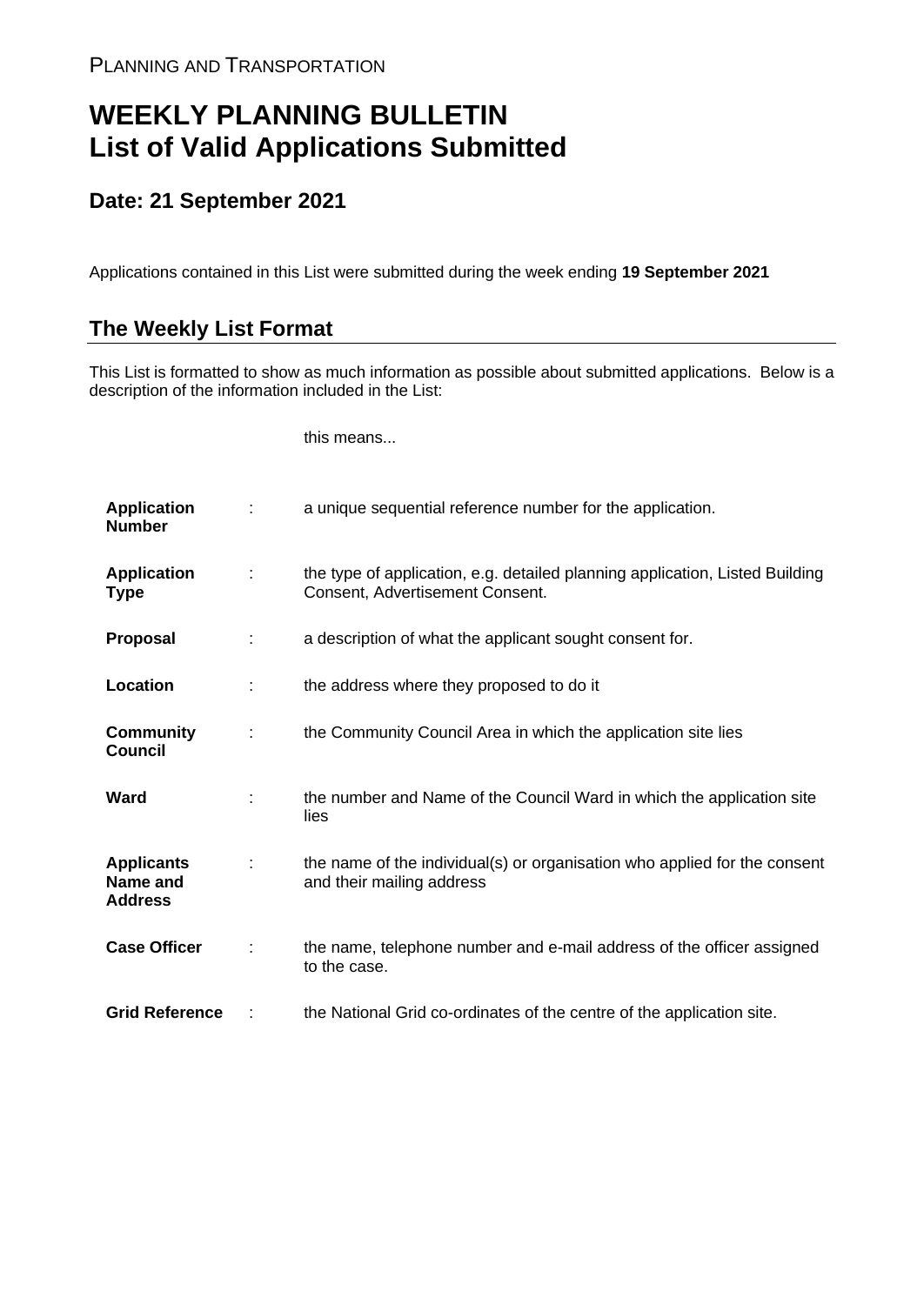| <b>Application No</b>                                                                                                                                                                        | : P/21/0408/CPL                                                                                                                                                                                                                                                                                  | <b>Earliest Date of</b><br><b>Decision</b>                                                                                |                                                                                                                                                 | 17 September 2021        |
|----------------------------------------------------------------------------------------------------------------------------------------------------------------------------------------------|--------------------------------------------------------------------------------------------------------------------------------------------------------------------------------------------------------------------------------------------------------------------------------------------------|---------------------------------------------------------------------------------------------------------------------------|-------------------------------------------------------------------------------------------------------------------------------------------------|--------------------------|
| <b>Application Type</b><br><b>Proposal</b><br><b>Location</b><br><b>Community Council</b><br><b>Ward</b><br><b>Applicant</b><br><b>Agent</b><br><b>Case Officer</b><br><b>Grid Reference</b> | : Certificate of Lawful Use -<br>Proposed<br><b>Extension to Dwellinghouse</b><br>Bo'ness<br>$\mathcal{L}^{\mathcal{L}}$<br>01 - Bo'ness and Blackness<br>Mr A Thackery<br>Poplar Design & Build Ltd<br>Julie Seidel (Tel. 01324 504880)<br>298616 680470<br><b>View the application details</b> | 18 Fairspark Terrace Bo'ness EH51 ONE<br>e-mail: julie.seidel@falkirk.gov.uk                                              | <b>Hierarchy Level</b><br>John Raeburn 12 Tanna Drive Glenrothes KY7 6FX                                                                        | <b>Not</b><br>Applicable |
| <b>Application No</b>                                                                                                                                                                        | $\therefore$ P/21/0475/FUL Earliest Date of                                                                                                                                                                                                                                                      | <b>Decision</b>                                                                                                           |                                                                                                                                                 | 14 October 2021          |
| <b>Application Type</b><br><b>Proposal</b><br><b>Location</b><br><b>Community Council</b><br><b>Ward</b><br><b>Applicant</b><br><b>Agent</b><br><b>Case Officer</b><br><b>Grid Reference</b> | : Planning Permission<br>: Grangemouth Community Council<br>04 - Carse, Kinnaird and Tryst<br>: Alltruck Group Scotland<br>Roy Mitchell Design Limited<br>: 290975 682360<br><b>View the application details</b>                                                                                 | <b>Construction of Ancillary Office Building</b><br>Kevin Brown (Tel. 01324 504701)<br>e-mail: kevin.brown@falkirk.gov.uk | <b>Hierarchy Level</b><br>Alltruck Group Carrongrange Park Skinflats Falkirk FK2 8NH<br>Roy Mitchell Beechcroft Carronvale Road Larbert FK5 3LG | Local                    |
| <b>Application No</b>                                                                                                                                                                        | : P/21/0505/FUL                                                                                                                                                                                                                                                                                  | <b>Earliest Date of</b><br><b>Decision</b>                                                                                |                                                                                                                                                 | 5 October 2021           |
| <b>Application Type</b><br><b>Proposal</b><br>Location<br><b>Community Council</b><br><b>Ward</b><br><b>Applicant</b><br><b>Agent</b>                                                        | <b>Planning Permission</b><br>: Erection of Stable Block and Field Shelter<br>: Villaron Lochs Of Airth Airth Falkirk FK2 8QH<br>: Airth Parish<br>: 04 - Carse, Kinnaird and Tryst<br>: Miss Lesley-ann Ferguson                                                                                |                                                                                                                           | <b>Hierarchy Level</b>                                                                                                                          | Local                    |
| <b>Case Officer</b><br><b>Grid Reference</b>                                                                                                                                                 | 289893 685780<br>View the application details                                                                                                                                                                                                                                                    | John Cooney (Tel. 01324 504705)<br>e-mail: john.cooney@falkirk.gov.uk                                                     |                                                                                                                                                 |                          |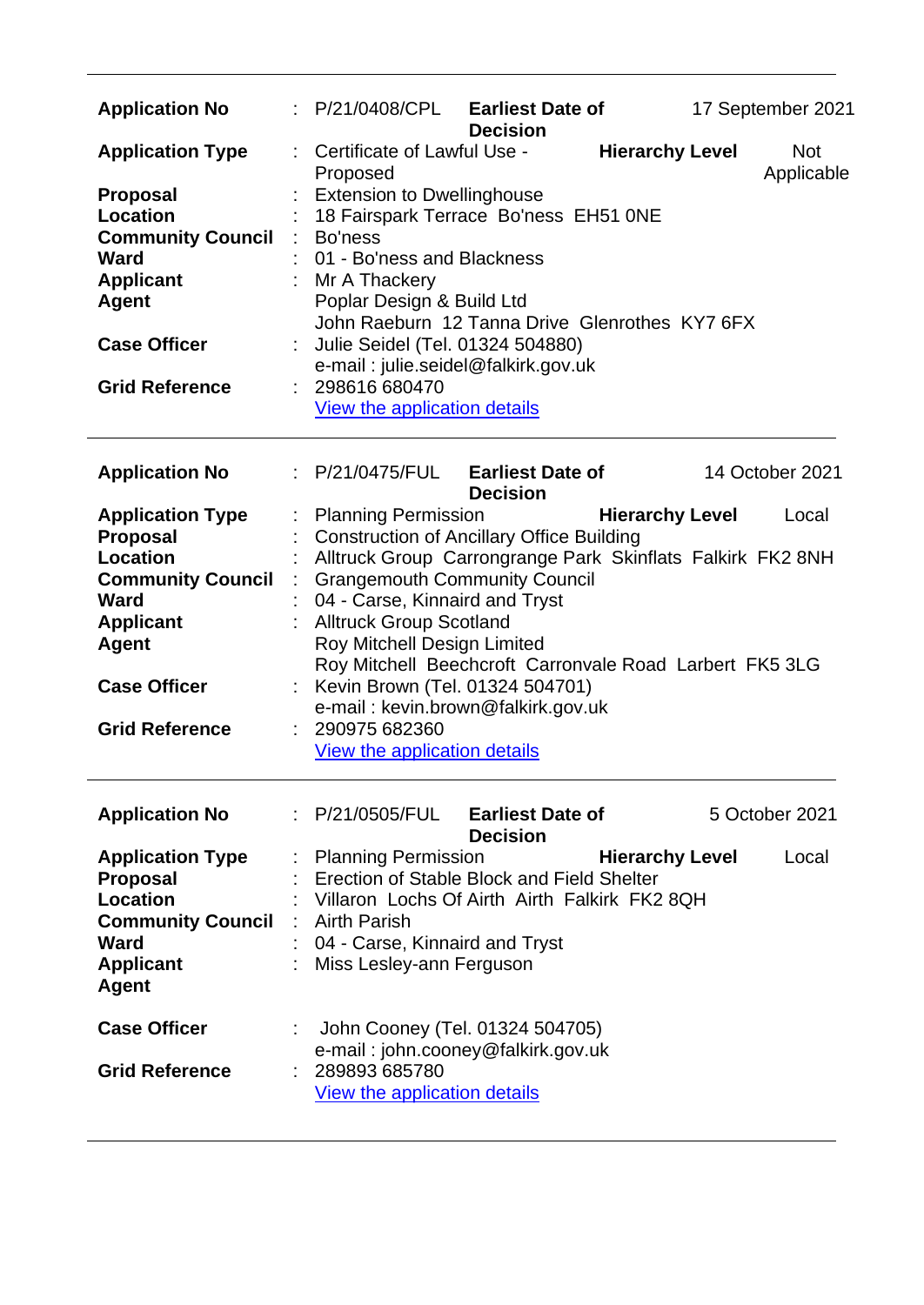| <b>Application No</b>                                                                                                                                                                        | : P/21/0510/FUL Earliest Date of<br><b>Decision</b>                                                                                                                                                                                                                                                                                                                                                                               | 18 October 2021                 |
|----------------------------------------------------------------------------------------------------------------------------------------------------------------------------------------------|-----------------------------------------------------------------------------------------------------------------------------------------------------------------------------------------------------------------------------------------------------------------------------------------------------------------------------------------------------------------------------------------------------------------------------------|---------------------------------|
| <b>Application Type</b><br><b>Proposal</b><br><b>Location</b><br><b>Community Council</b><br><b>Ward</b><br><b>Applicant</b><br><b>Agent</b><br><b>Case Officer</b><br><b>Grid Reference</b> | <b>Planning Permission</b><br><b>Extension to Dwellinghouse</b><br>24 Lyoncross Dennyloanhead Bonnybridge FK4 1UG<br>Banknock, Haggs and Longcroft<br>03 - Denny and Banknock<br>Murray and Ruth Leslie<br>I Line Designs<br>FAO William Smith 10 Philip Street Falkirk FK2 7JE<br>Stewart Robson (Tel. 01324 504720)<br>e-mail: stewart.robson@falkirk.gov.uk<br>280504 679697<br><b>View the application details</b>            | <b>Hierarchy Level</b><br>Local |
| <b>Application No</b>                                                                                                                                                                        | : P/21/0512/FUL Earliest Date of                                                                                                                                                                                                                                                                                                                                                                                                  | 18 October 2021                 |
| <b>Application Type</b><br><b>Proposal</b><br><b>Location</b><br><b>Community Council</b><br><b>Ward</b><br><b>Applicant</b><br><b>Agent</b><br><b>Case Officer</b><br><b>Grid Reference</b> | <b>Decision</b><br><b>Planning Permission</b><br><b>Extension to Dwellinghouse</b><br>White Gables Ercall Road Brightons Falkirk FK2 0RJ<br><b>Brightons</b><br>09 - Upper Braes<br>Mr Peter Duncan<br><b>Arka Architects</b><br>Adam Toleman The Loft The Tattie Kirk Cow Wynd Falkirk<br>FK11PU<br>Stewart Robson (Tel. 01324 504720)<br>e-mail: stewart.robson@falkirk.gov.uk<br>293201 677532<br>View the application details | <b>Hierarchy Level</b><br>Local |
| <b>Application No</b>                                                                                                                                                                        | : P/21/0551/FUL Earliest Date of<br><b>Decision</b>                                                                                                                                                                                                                                                                                                                                                                               | 21 October 2021                 |
| <b>Application Type</b><br><b>Proposal</b><br><b>Location</b><br><b>Community Council</b><br><b>Ward</b>                                                                                     | <b>Planning Permission</b><br>Alterations and Change of Use from Class 3 (Food and Drink) to<br>Class 9 (Dwellinghouse)<br>Site To The North Of 2 The Mews King's Court Falkirk<br>No Community Council<br>07 - Falkirk South                                                                                                                                                                                                     | <b>Hierarchy Level</b><br>Local |
| <b>Applicant</b><br>Agent<br><b>Case Officer</b><br><b>Grid Reference</b>                                                                                                                    | <b>Timothy Clark</b><br>62 Albion Street Glasgow Scotland G11NY<br>Stephen McClure (Tel. 01324 504702)<br>e-mail: stephen.mcclure@falkirk.gov.uk<br>288839 679844<br><b>View the application details</b>                                                                                                                                                                                                                          |                                 |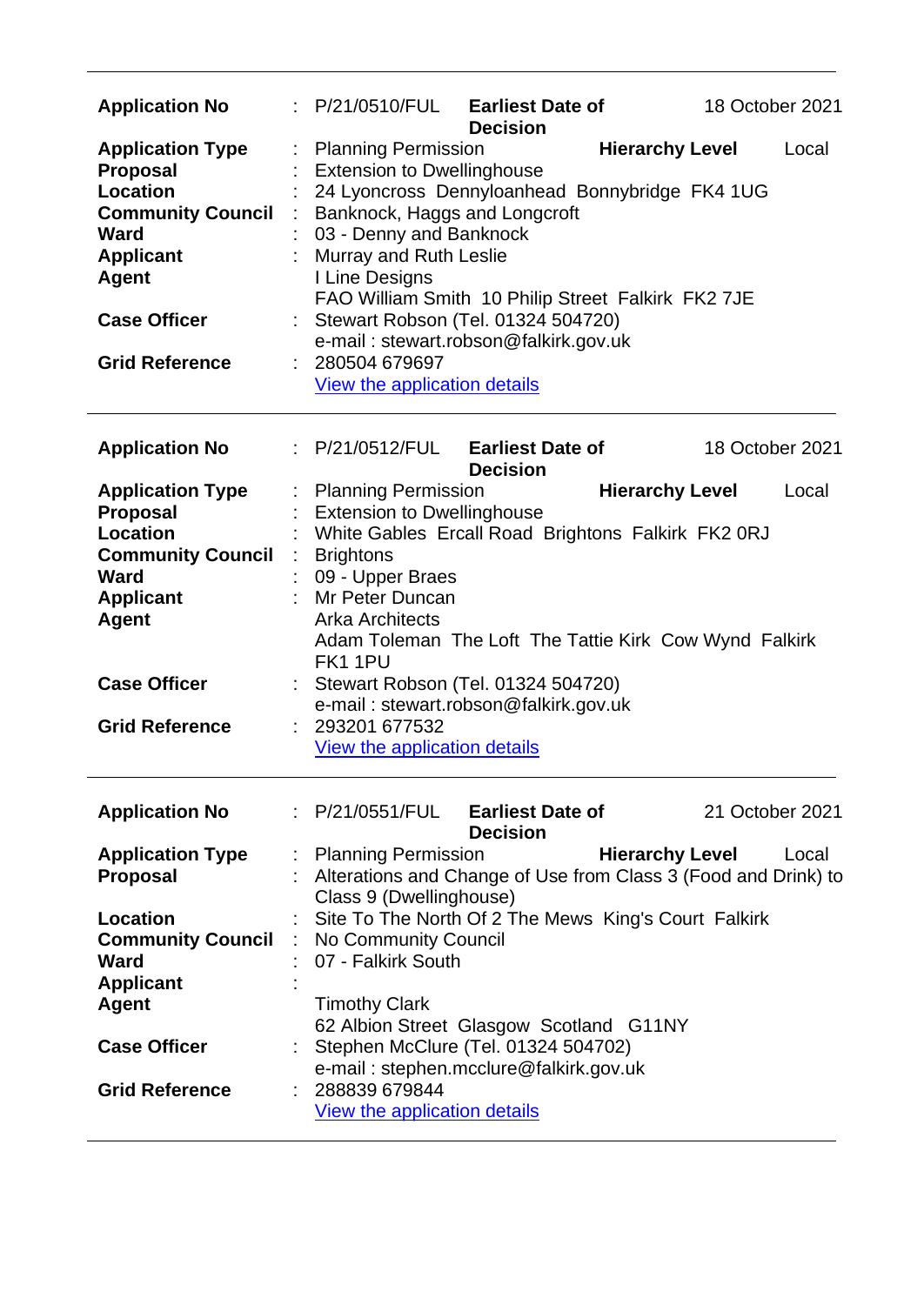| <b>Application No</b>                                                                                                                                                                 | : P/21/0552/FUL                                                                                                                                                     | <b>Earliest Date of</b><br><b>Decision</b>                                                                                                                                                                         | 18 October 2021                                    |
|---------------------------------------------------------------------------------------------------------------------------------------------------------------------------------------|---------------------------------------------------------------------------------------------------------------------------------------------------------------------|--------------------------------------------------------------------------------------------------------------------------------------------------------------------------------------------------------------------|----------------------------------------------------|
| <b>Application Type</b><br><b>Proposal</b><br><b>Location</b><br><b>Community Council</b><br>Ward<br><b>Applicant</b><br><b>Agent</b><br><b>Case Officer</b><br><b>Grid Reference</b> | <b>Planning Permission</b><br><b>Extension to Dwellinghouse</b><br>04 - Carse, Kinnaird and Tryst<br>Mrs Jackie & Stuart Sweeney<br>I Line Designs<br>287332 683244 | 473 King Street Stenhousemuir Larbert FK5 4HX<br>Larbert, Stenhousemuir and Torwood<br>William Smith 10 Philip Street Falkirk FK2 7JE<br>Ryan McDonagh (Tel. 07483 459424)<br>e-mail: ryan.mcdonagh@falkirk.gov.uk | <b>Hierarchy Level</b><br>Local                    |
|                                                                                                                                                                                       | View the application details                                                                                                                                        |                                                                                                                                                                                                                    |                                                    |
| <b>Application No</b>                                                                                                                                                                 | : P/21/0553/CPE                                                                                                                                                     | <b>Earliest Date of</b><br><b>Decision</b>                                                                                                                                                                         | 17 September 2021                                  |
| <b>Application Type</b>                                                                                                                                                               | : Certificate of Lawful Use -<br>Existing                                                                                                                           |                                                                                                                                                                                                                    | <b>Hierarchy Level</b><br><b>Not</b><br>Applicable |
| <b>Proposal</b><br><b>Location</b><br><b>Community Council</b><br>Ward<br><b>Applicant</b><br><b>Agent</b>                                                                            | : Falkirk South<br>07 - Falkirk South<br>Mr Dhinesh Ponpandian                                                                                                      | Use of Premises as Class 1 Shop<br>: Post Office Glen Crescent Glen Village Falkirk FK1 2AQ                                                                                                                        |                                                    |
| <b>Case Officer</b><br><b>Grid Reference</b>                                                                                                                                          | : Kevin Brown (Tel. 01324 504701)<br>: 288676 678348<br>View the application details                                                                                | e-mail: kevin.brown@falkirk.gov.uk                                                                                                                                                                                 |                                                    |
| <b>Application No</b>                                                                                                                                                                 | :P/21/0554/FUL                                                                                                                                                      | <b>Earliest Date of</b><br><b>Decision</b>                                                                                                                                                                         | 21 October 2021                                    |
| <b>Application Type</b><br><b>Proposal</b><br>Location<br><b>Community Council</b><br>Ward<br><b>Applicant</b><br><b>Agent</b>                                                        | : Planning Permission<br><b>Denny and District</b><br>÷.<br>03 - Denny and Banknock<br>Mr Peter Ricca                                                               | Change of Use from Office to Dwelling<br>11 Broad Street Denny FK6 6DX                                                                                                                                             | <b>Hierarchy Level</b><br>Local                    |
| <b>Case Officer</b><br><b>Grid Reference</b>                                                                                                                                          | 281239 682757<br><b>View the application details</b>                                                                                                                | : David Paterson (Tel. 01324 504757)<br>e-mail: david.paterson@falkirk.gov.uk                                                                                                                                      |                                                    |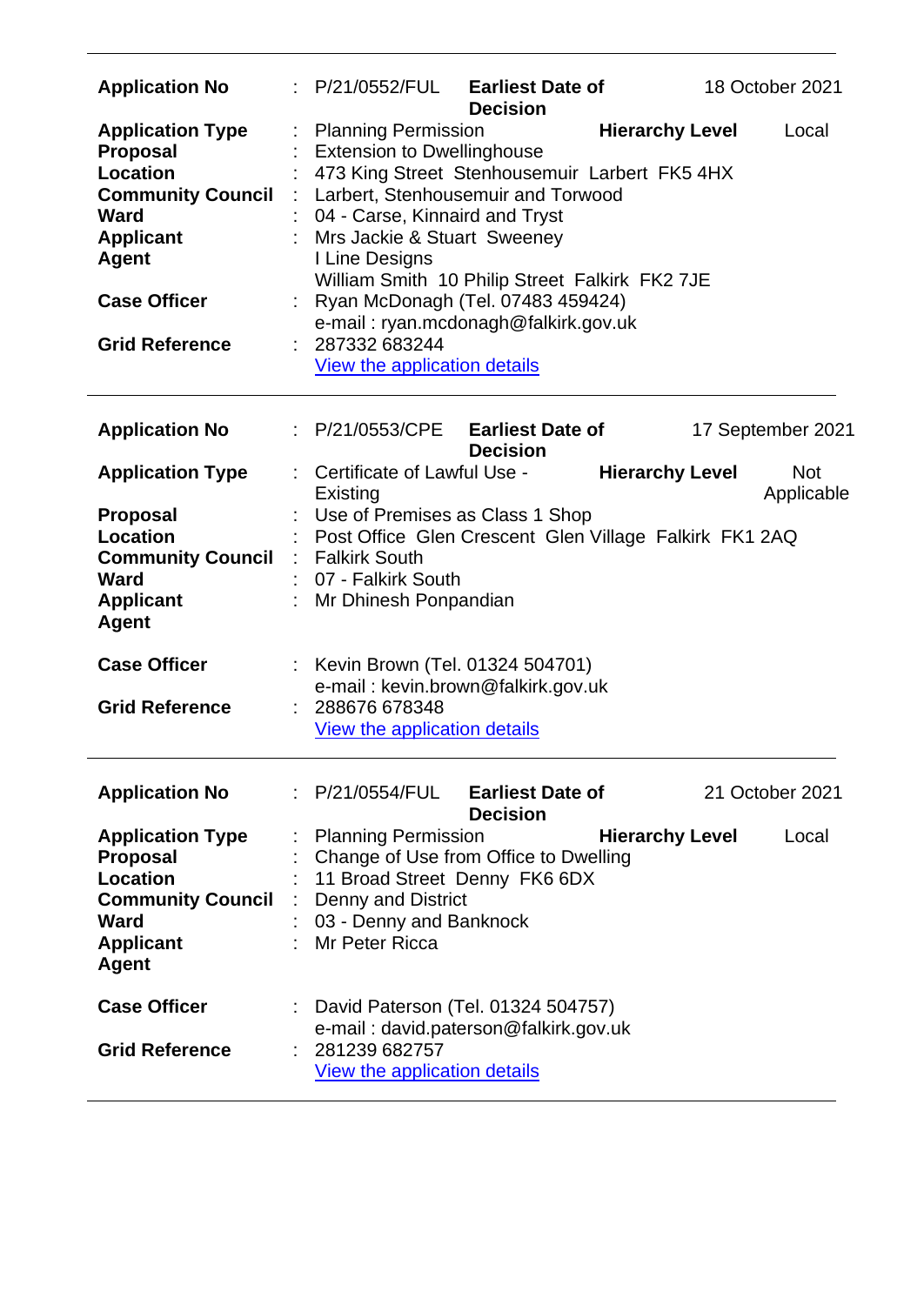| <b>Application No</b>                                                                                                                        | : P/21/0556/FUL                                                                                                                                   | <b>Earliest Date of</b><br><b>Decision</b>                                                                                           | 14 October 2021                 |
|----------------------------------------------------------------------------------------------------------------------------------------------|---------------------------------------------------------------------------------------------------------------------------------------------------|--------------------------------------------------------------------------------------------------------------------------------------|---------------------------------|
| <b>Application Type</b><br><b>Proposal</b><br><b>Location</b><br><b>Community Council</b><br><b>Ward</b><br><b>Applicant</b><br><b>Agent</b> | <b>Planning Permission</b><br><b>Extension to Dwellinghouse</b><br>08 - Lower Braes<br>Mr Pat Pollard                                             | 7 Nobel View Reddingmuirhead Falkirk FK2 0EF<br>Reddingmuirhead and Wallacestone                                                     | <b>Hierarchy Level</b><br>Local |
| <b>Case Officer</b><br><b>Grid Reference</b>                                                                                                 | : 291109 677669<br>View the application details                                                                                                   | : Ryan McDonagh (Tel. 07483 459424)<br>e-mail: ryan.mcdonagh@falkirk.gov.uk                                                          |                                 |
| <b>Application No</b>                                                                                                                        | : P/21/0557/FUL                                                                                                                                   | <b>Earliest Date of</b><br><b>Decision</b>                                                                                           | 14 October 2021                 |
| <b>Application Type</b><br><b>Proposal</b><br>Location<br><b>Community Council</b><br><b>Ward</b><br><b>Applicant</b><br><b>Agent</b>        | <b>Planning Permission</b><br><b>Extension to Dwellinghouse</b><br>NO COMMUNITY COUNCIL<br>÷<br>04 - Carse, Kinnaird and Tryst<br>Mrs Kim Ritchie | 3 Inglis Drive Carronshore Falkirk FK2 8FD                                                                                           | <b>Hierarchy Level</b><br>Local |
| <b>Case Officer</b><br><b>Grid Reference</b>                                                                                                 | 289404 682854<br>View the application details                                                                                                     | Ryan McDonagh (Tel. 07483 459424)<br>e-mail: ryan.mcdonagh@falkirk.gov.uk                                                            |                                 |
| <b>Application No</b>                                                                                                                        | : P/21/0559/FUL                                                                                                                                   | <b>Earliest Date of</b><br><b>Decision</b>                                                                                           | 18 October 2021                 |
| <b>Application Type</b><br><b>Proposal</b><br><b>Location</b><br><b>Community Council</b><br><b>Ward</b><br><b>Applicant</b><br><b>Agent</b> | : Planning Permission<br><b>Extension to Dwellinghouse</b><br>Avonbridge and Standburn<br>t.<br>09 - Upper Braes<br>Mr Dylan Boyle<br>8QS         | Windy-Yett Cottage Falkirk FK1 2JE<br>Architecture Design Development<br>Stuart Hannah Liberty Centre Pitreavie Way Dunfermline KY11 | <b>Hierarchy Level</b><br>Local |
| <b>Case Officer</b><br><b>Grid Reference</b>                                                                                                 | 290050 673417                                                                                                                                     | John Milne (Tel. 01324 504815)<br>e-mail: john.milne@falkirk.gov.uk                                                                  |                                 |
|                                                                                                                                              |                                                                                                                                                   |                                                                                                                                      |                                 |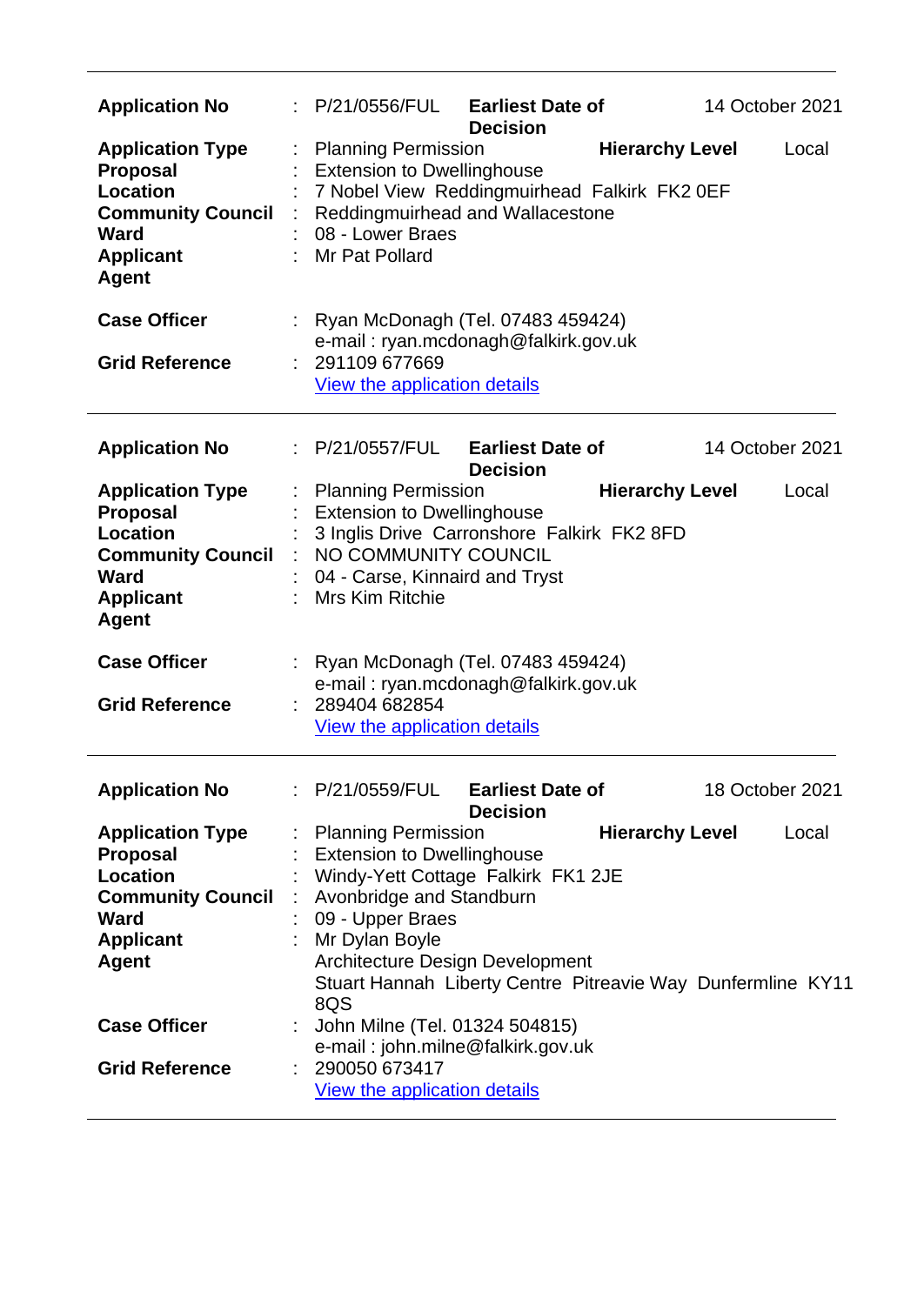| <b>Application No</b>                                                                                                                        |   | P/21/0560/FUL<br><b>Earliest Date of</b><br>18 October 2021<br><b>Decision</b>                                                                                                                                                                                                                                                              |
|----------------------------------------------------------------------------------------------------------------------------------------------|---|---------------------------------------------------------------------------------------------------------------------------------------------------------------------------------------------------------------------------------------------------------------------------------------------------------------------------------------------|
| <b>Application Type</b><br><b>Proposal</b><br><b>Location</b><br><b>Community Council</b><br><b>Ward</b><br><b>Applicant</b><br><b>Agent</b> |   | <b>Hierarchy Level</b><br><b>Planning Permission</b><br>Local<br><b>Extension to Dwellinghouse</b><br>5 The Meadows Carron Falkirk FK2 8QD<br>: NO COMMUNITY COUNCIL<br>04 - Carse, Kinnaird and Tryst<br>Mr Fraser Campbell<br>FK1 Design Ltd<br>Barry Sturrock Aretlea 233 Grahamsdyke Street Laurieston<br>FK2 9NA                       |
| <b>Case Officer</b>                                                                                                                          |   | : David Paterson (Tel. 01324 504757)<br>e-mail: david.paterson@falkirk.gov.uk                                                                                                                                                                                                                                                               |
| <b>Grid Reference</b>                                                                                                                        |   | 288884 682922<br>View the application details                                                                                                                                                                                                                                                                                               |
| <b>Application No</b>                                                                                                                        |   | : P/21/0565/CPL<br><b>Earliest Date of</b><br>17 September 2021<br><b>Decision</b>                                                                                                                                                                                                                                                          |
| <b>Application Type</b>                                                                                                                      |   | Certificate of Lawful Use -<br><b>Hierarchy Level</b><br><b>Not</b><br>Applicable<br>Proposed                                                                                                                                                                                                                                               |
| <b>Proposal</b><br><b>Location</b><br><b>Community Council</b><br>Ward<br><b>Applicant</b><br><b>Agent</b><br><b>Case Officer</b>            | ÷ | <b>Extension to Dwellinghouse</b><br>21 Broomhill Avenue Larbert FK5 3EH<br>Larbert, Stenhousemuir and Torwood<br>05 - Bonnybridge and Larbert<br>Mr N Foster<br>Poplar Design & Build Ltd<br>John Raeburn 12 Tanna Drive Glenrothes United Kingdom<br>KY7 6FX<br>Ryan McDonagh (Tel. 07483 459424)<br>e-mail: ryan.mcdonagh@falkirk.gov.uk |
| <b>Grid Reference</b>                                                                                                                        |   | 286066 682020<br>View the application details                                                                                                                                                                                                                                                                                               |
| <b>Application No</b>                                                                                                                        |   | : P/21/0566/FUL<br><b>Earliest Date of</b><br>18 October 2021<br><b>Decision</b>                                                                                                                                                                                                                                                            |
| <b>Application Type</b><br><b>Proposal</b>                                                                                                   |   | <b>Hierarchy Level</b><br><b>Planning Permission</b><br>Major<br>Erection of 228 Dwellinghouses with Associated Infrastructure,<br>Landscaping and Engineering Works (Site A)                                                                                                                                                               |
| Location<br><b>Community Council</b><br><b>Ward</b><br><b>Applicant</b><br><b>Agent</b><br><b>Case Officer</b><br><b>Grid Reference</b>      |   | Mydub Farm Glasgow Road Denny FK6 5JU<br><b>Denny and District</b><br>03 - Denny and Banknock<br><b>Avant Homes and Callendar Estates</b><br><b>Geddes Consulting</b><br>Stuart Salter Quadrant 17 Bernard Street Edinburgh EH6 6PW<br>David Paterson (Tel. 01324 504757)<br>e-mail: david.paterson@falkirk.gov.uk<br>281567 682023         |
|                                                                                                                                              |   | View the application details                                                                                                                                                                                                                                                                                                                |